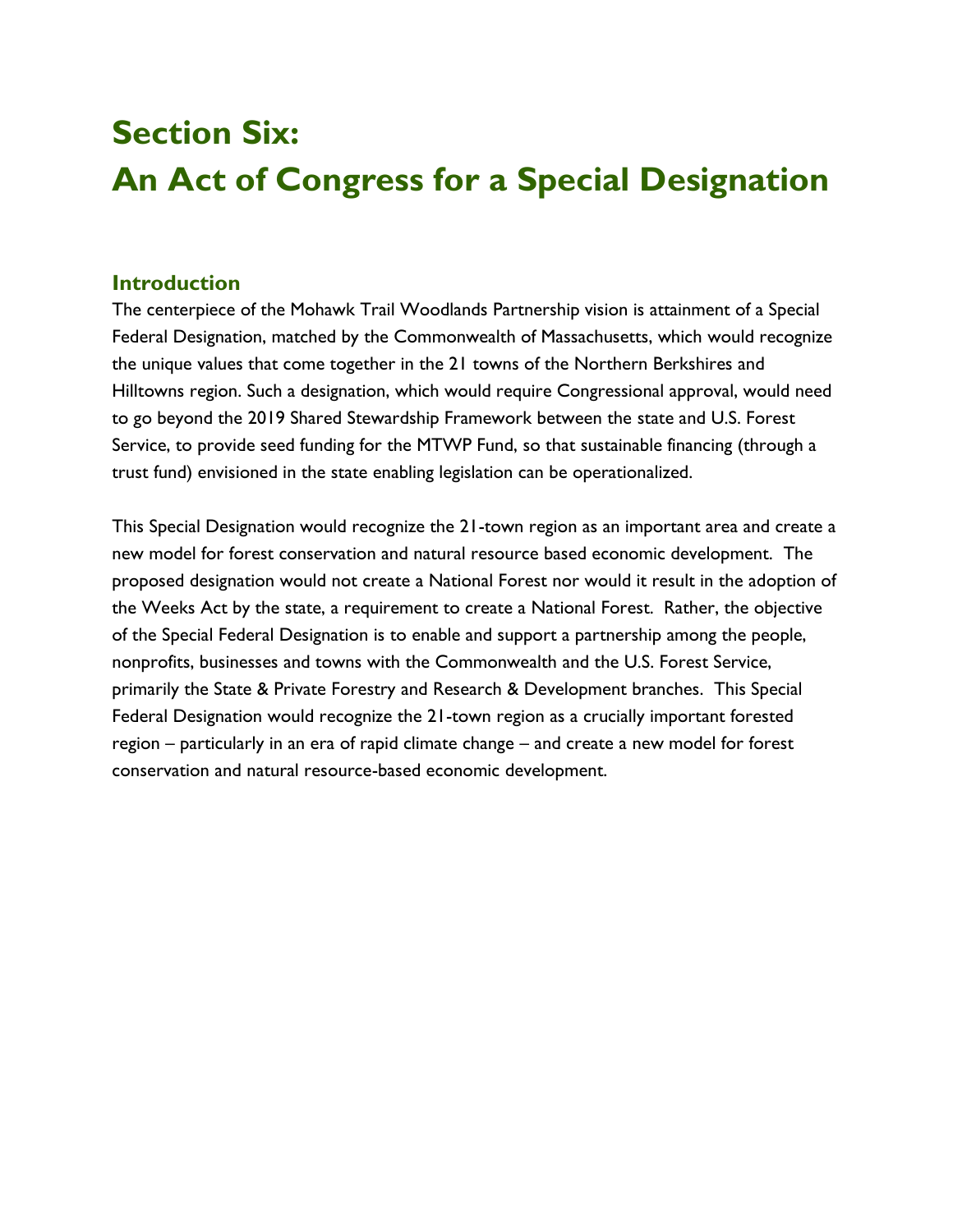

*The 21-town region is important for forest conservation and natural resource-based economic development.*

The framework was developed in response to key issues and concerns (see below) raised in the formative years of the MTWP. Throughout the course of the planning process, public input and conversations with stakeholders shaped the elements that a potential Federal designation would need to include. These elements make up the "Framework" (see below) for a new model.



*Concerns about costs of municipal services such as road maintenance and the need for better management of State-owned land were two key concerns identified during the public input process.*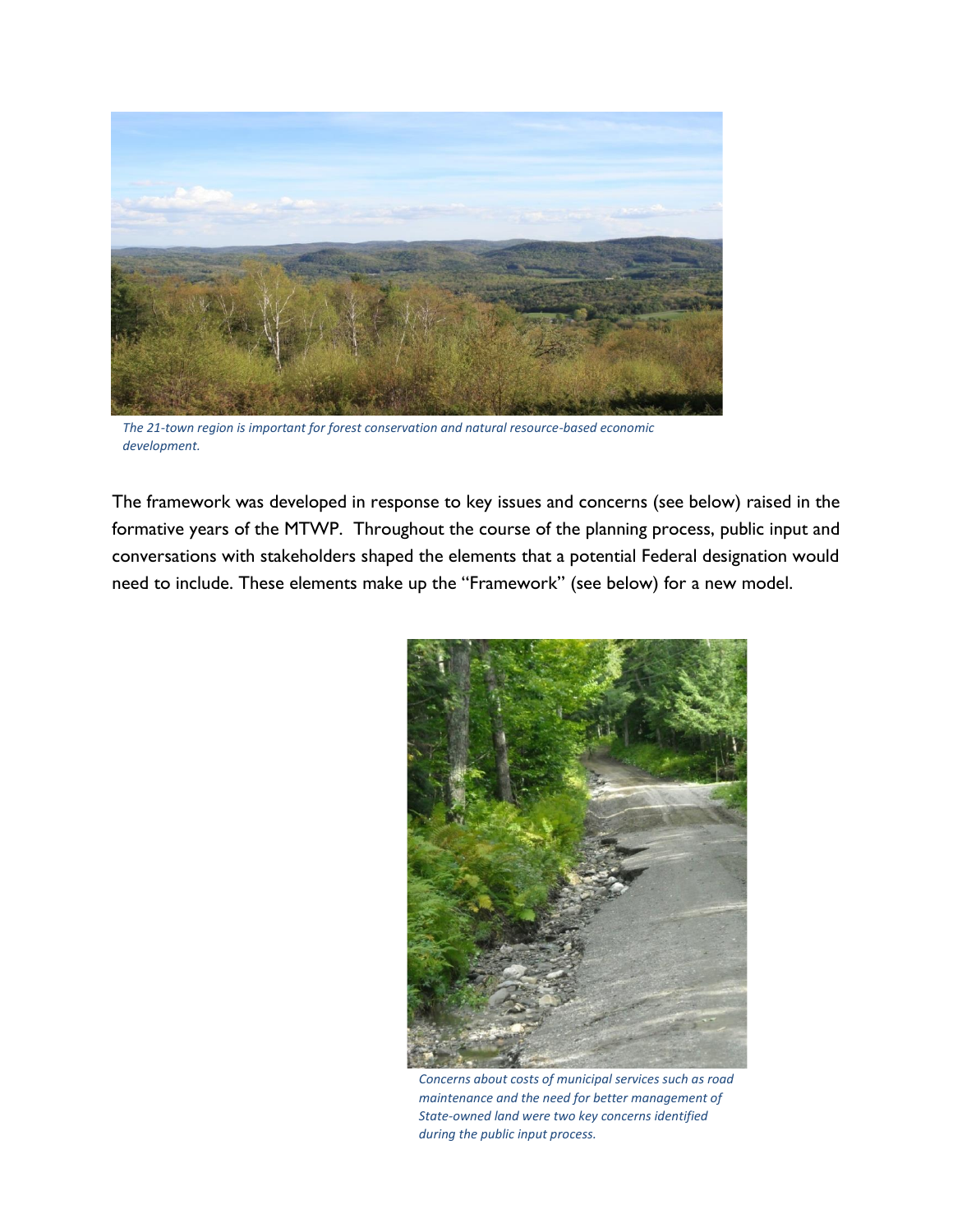# **Key Issues and Concerns**

Landowners, municipal leaders, foresters and others identified key issues and concerns related to a Federal designation including:

- Potential loss of local tax revenues for land in Federal or State ownership;
- Potential impact on municipal services such as road maintenance or provision of emergency response services for visitors;
- Lack of reliable Payment in Lieu of Taxes (PILOT) to support town services for existing publicly owned lands;
- Need for the process to be locally driven and supported;
- Lack of information about actual incentives or support that could be provided to the towns, private landowners and forest-based businesses by the U.S. Forest Service and/or the State;
- Need to understand how sustainable the Woodlands Partnership will be, given the budgetary challenges faced by the Federal government;
- Need for the State to better manage and maintain their own forests and recreational facilities;
- Need for reduced regulations to support sustainable forestry;
- Need for flexible Conservation Restrictions that allow landowners to decide whether the parcel should be managed to provide forest products (lumber, firewood, etc.), habitat protection, and/or recreational opportunities and the level of public access;
- Need for towns to be able to review and comment on any legislation proposed for the Federal Designation to determine if they want to participate.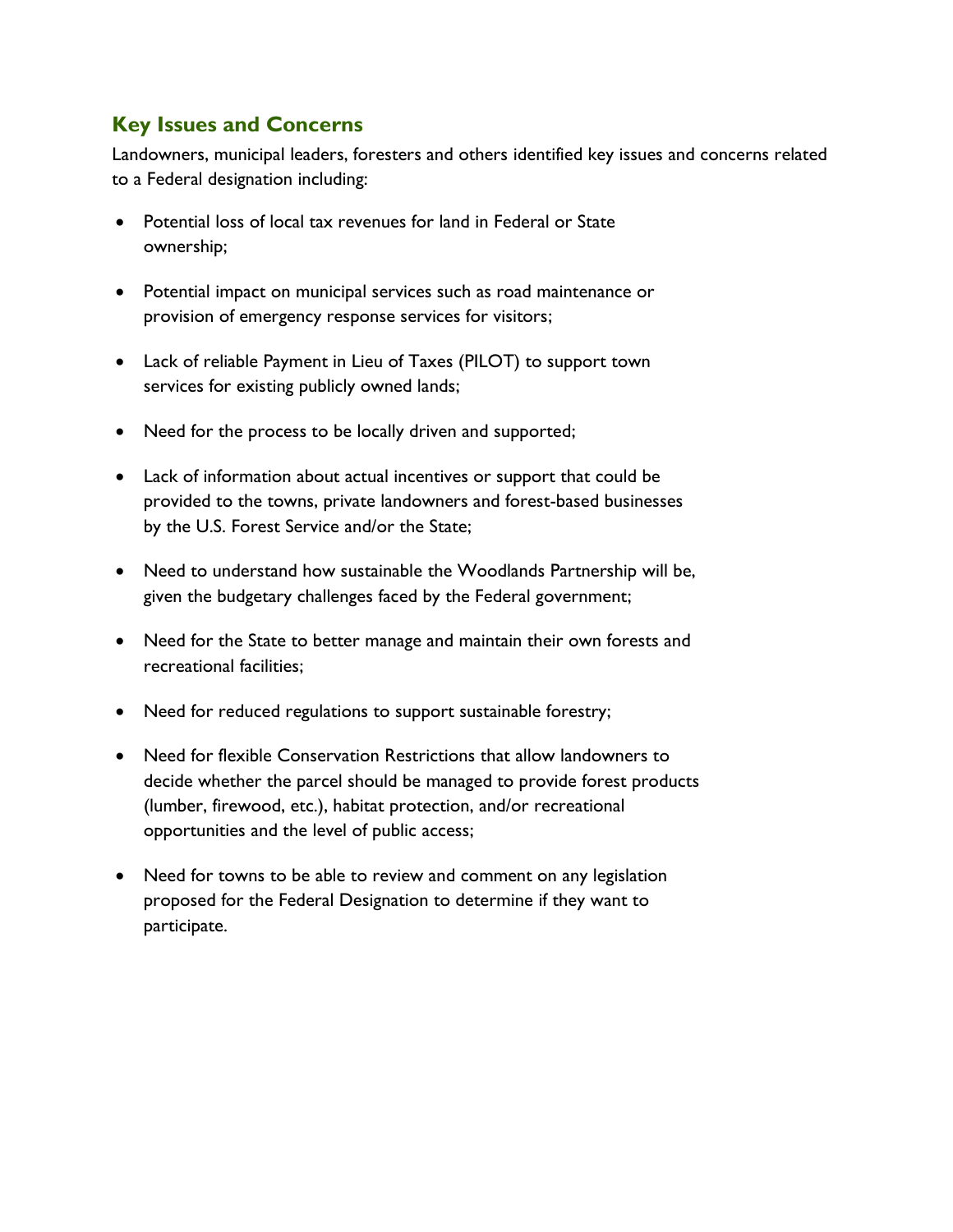## **Framework**

In response to the Key Issues and Concerns, the following key elements form the basis of the Framework that would guide the drafting of Federal legislation to create a new model for forest conservation and natural resource-based economic development through a Special Federal Designation for the 21-town region.

|    | 1. All 21 towns would be eligible for participation but would need to "opt in" in order to                                                                                    |
|----|-------------------------------------------------------------------------------------------------------------------------------------------------------------------------------|
|    | receive incentives and to allow private landowners to access funding for Conservation                                                                                         |
|    | <b>Restrictions (CR).</b>                                                                                                                                                     |
| 2. | Forest land remains in private tax-paying ownership to generate revenues for the<br>municipality.                                                                             |
| 3. | State and Federal incentives or payments for forest Conservation Restrictions with willing                                                                                    |
|    | sellers only - no eminent domain and no Federal right of first refusal.                                                                                                       |
| 4. | Flexible Conservation Restrictions based on a model CR (see Appendix B) that allow for                                                                                        |
|    | forest management, habitat protection, passive recreation, agricultural activities, or a                                                                                      |
|    | combination of those activities that are held by the State, town and/or local land trust.                                                                                     |
|    | 5. Provision of tax incentives or technical assistance programs for sustainable forestry                                                                                      |
|    | practices to private landowners and towns including preparation of forest stewardship                                                                                         |
|    | plans.                                                                                                                                                                        |
|    | 6. Promotion of forestry, forestry-related manufacturing and/or research for new                                                                                              |
|    | technologies related to forest-based products by providing State and Federal incentives                                                                                       |
|    | (e.g. tax credits, grants, etc.).                                                                                                                                             |
|    | 7. Provision of incentives/funding by the State and/or the U.S. Forest Service to improve                                                                                     |
|    | tourism infrastructure (recreational trails, access roads, campground facilities),                                                                                            |
|    | collaborative marketing of the region, tourism business training, and other initiatives.                                                                                      |
|    |                                                                                                                                                                               |
| 8. | Development of a Visitor/Education/Technical Resource Center (or Forest Center) to                                                                                            |
|    | provide: (1) public education about forest management and the ecological services that                                                                                        |
|    | forests provide; (2) technical assistance to private landowners to increase sustainable<br>forest management practices; (3) research and development for wood products and to |
|    | address climate change and invasive species; (4) a showcase for local wood products; and                                                                                      |
|    | (5) for tourism services.                                                                                                                                                     |
| 9. | The Visitor/Education/Technical Resource Center building would be staffed and                                                                                                 |
|    | maintained by a partnership of the U.S. Forest Service and/ or the State under a long-                                                                                        |
|    | term lease. The building and associated land would be owned by the State, a town, or a                                                                                        |
|    | private individual.                                                                                                                                                           |
|    | 10. Land for a Demonstration Forest would be leased from the State, a town, or private                                                                                        |
|    | landowners.                                                                                                                                                                   |
|    | 11. Creation of a notification process to municipalities for new Conservation Restrictions on                                                                                 |
|    | forested land funded by the U.S. Forest Service and/or State agencies and an approval                                                                                         |
|    | process for Towns where the amount of permanently protected open space exceeds 40%                                                                                            |
|    | or more of the land area of the town.                                                                                                                                         |
|    | 12. Establishment of "Municipal Cooperative Agreements" that provide annual grants to                                                                                         |
|    | participating towns to support municipal services or operations such as road                                                                                                  |
|    | maintenance, or emergency response related to tourism.                                                                                                                        |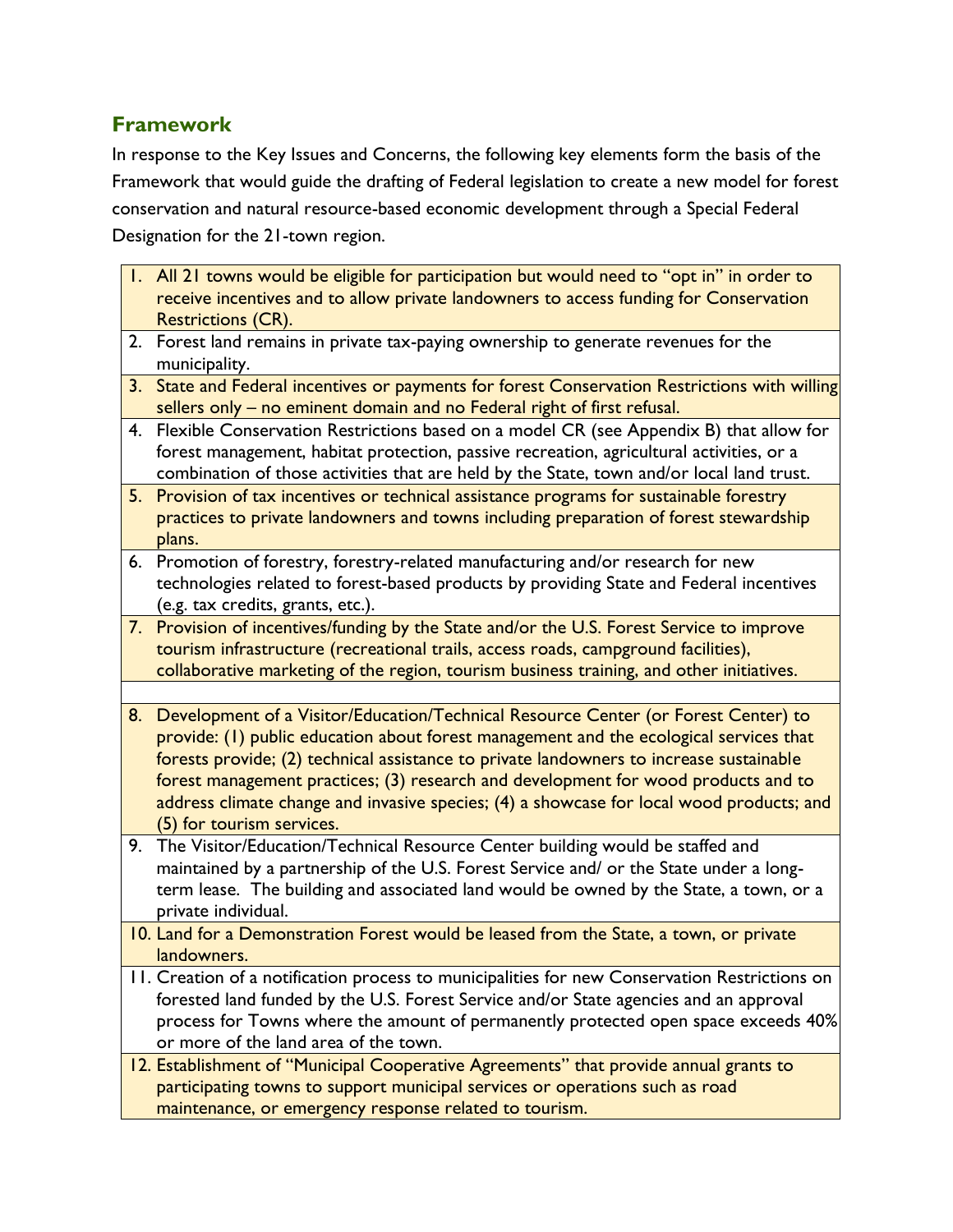## **A New Model**

The proposed model focuses on privately owned forests. One element of the model is to conserve important forest areas using Conservation Restrictions (CR or easement.). Willing landowners could sell their development rights under a Conservation Restriction, which permanently removes the right to develop a property, but preserves the right to conduct forestry operations, farm, log, create trails, or protect habitat. Landowners of qualified projects may be paid an amount close to or at the appraised value of the development potential of their land. This would keep land in private ownership and on the tax rolls while providing the landowner with funding to invest as they see fit. Land with a CR can be sold or passed on to another private owner. For towns, tax revenues collected on land with a CR would, in most cases, be equal to revenues collected from land enrolled in Chapter 61, 61A, or 61B, as these properties were already being taxed at a lower rate, in recognition of the "current use" values of open space, farm and forests. Chapter 61/61A/61B is a State program that reduces property taxes for landowners who agree to keep their land in forestry or farming. Forest management practices for land with a CR in many cases would be the same as those called for under Chapter 61. Designation under this model would not provide for eminent domain powers by the U.S. Forest Service or result in additional regulations. CRs would be held by the State, a town, and/or a qualified local or regional land trust.

There are several other elements of the proposed model in addition to conservation of forests. The partnership could serve as a focal point to increase technical assistance to private landowners through the U.S. Forest Service, State & Private Forestry, as well as Research & Development branches as well as the state. This technical assistance would be focused on increasing sustainable forestry management practices and would address climate change and invasive species and pests that could threaten forests in the region.